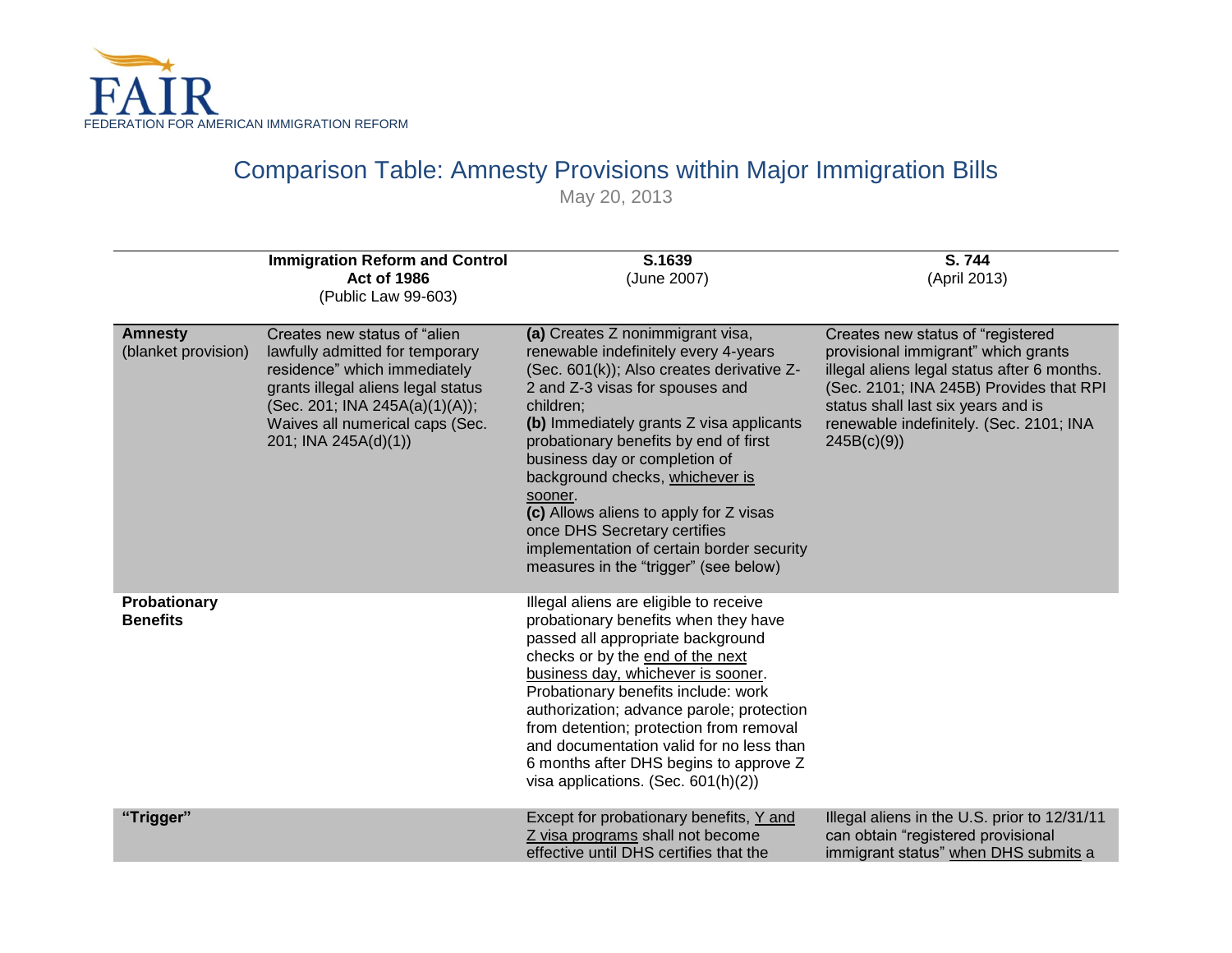|                                            |                                                                                                                                                                  | following border security and other<br>measures "are established, funded, and<br>operational": (1) DHS establishes and<br>demonstrates "operational control of 100<br>percent of the U.S.-Mexico border; (2)<br>Border Patrol has hired and trained, and<br>has reporting for duty, 20k full-time<br>agents; (3) DHS has installed along the<br>U.S.-Mexico border at least 300 mi of<br>vehicle barriers, 370 mi of fencing, and<br>105 ground-based radar and camera<br>towers; (4) DHS has deployed 4 drones<br>and supporting systems; (5) DHS is<br>detaining all removable aliens<br>apprehended crossing the U.S.-Mexico<br>border except as specifically mandated<br>by federal or state law or humanitarian<br>circumstances;(6) ICE has the resources<br>to detain up to 31,500 aliens; (7) DHS<br>has established and is using secure and<br>effective identification tools to prevent<br>unauthorized work, including secure<br>biometric ID and E-Verify with digitized<br>photos (or something like it); (8) DHS<br>has received and is processing in a<br>timely manner Z visa applications,<br>including conducting all necessary<br>background checks. (Sec. 1(a)) | 5-year border security plan and border<br>fencing strategy. (Sec. 3(c)) Unless<br>litigation prevents their implementation,<br>RPI aliens may receive green cards<br>when DHS demonstrates: (1) the border<br>security plan is "substantially<br>operational," (2) the fencing plan<br>(amount of fencing to be within DHS<br>discretion) is "substantially complete,"<br>and (3) E-Verify is operating, and (4)<br>biographic (not biometric) exit system is<br>operating at air and sea ports (not<br>$land).$ (Sec. $3(c)$ ) |  |  |
|--------------------------------------------|------------------------------------------------------------------------------------------------------------------------------------------------------------------|-------------------------------------------------------------------------------------------------------------------------------------------------------------------------------------------------------------------------------------------------------------------------------------------------------------------------------------------------------------------------------------------------------------------------------------------------------------------------------------------------------------------------------------------------------------------------------------------------------------------------------------------------------------------------------------------------------------------------------------------------------------------------------------------------------------------------------------------------------------------------------------------------------------------------------------------------------------------------------------------------------------------------------------------------------------------------------------------------------------------------------------------------------------------------------------|---------------------------------------------------------------------------------------------------------------------------------------------------------------------------------------------------------------------------------------------------------------------------------------------------------------------------------------------------------------------------------------------------------------------------------------------------------------------------------------------------------------------------------|--|--|
| <b>Application Time</b><br><b>Frame</b>    | Beginning no later than 6 months<br>after enactment, illegal aliens have<br>12 months to apply for temporary<br>resident status (Sec. 201; INA<br>245A(a)(1)(A)) | DHS shall accept applications beginning<br>6 months after enactment for a period of<br>one year, which may be extended to two<br>years at DHS's discretion. (Sec.<br>601(f)(2)                                                                                                                                                                                                                                                                                                                                                                                                                                                                                                                                                                                                                                                                                                                                                                                                                                                                                                                                                                                                      | Application period begins on the date<br>DHS publishes a final rule, lasts one<br>year and may be extended for another<br>18 months. (Sec. 2101(c), p.71)                                                                                                                                                                                                                                                                                                                                                                       |  |  |
| <b>Application</b><br><b>Information</b>   | Applicants must name illegal alien<br>relatives for whom the alien may<br>file a derivative petition<br>(Sec. 201; INA 245A(a)(1)(C)                             | Z visa applicants must submit biometric<br>data and fingerprints (Sec. 601(f)(3);<br>$(g)(A)$ ). Must submit additional info,<br>including: physical and mental health<br>information; complete criminal history;<br>gang membership (or renunciation);<br>immigration history; employment history;                                                                                                                                                                                                                                                                                                                                                                                                                                                                                                                                                                                                                                                                                                                                                                                                                                                                                 | Applicants must submit biometric and<br>biographic data. (Sec. 2101, INA<br>245B(c)(8)                                                                                                                                                                                                                                                                                                                                                                                                                                          |  |  |
| <b>Comparison Table: Amnesty Proposals</b> |                                                                                                                                                                  |                                                                                                                                                                                                                                                                                                                                                                                                                                                                                                                                                                                                                                                                                                                                                                                                                                                                                                                                                                                                                                                                                                                                                                                     |                                                                                                                                                                                                                                                                                                                                                                                                                                                                                                                                 |  |  |

2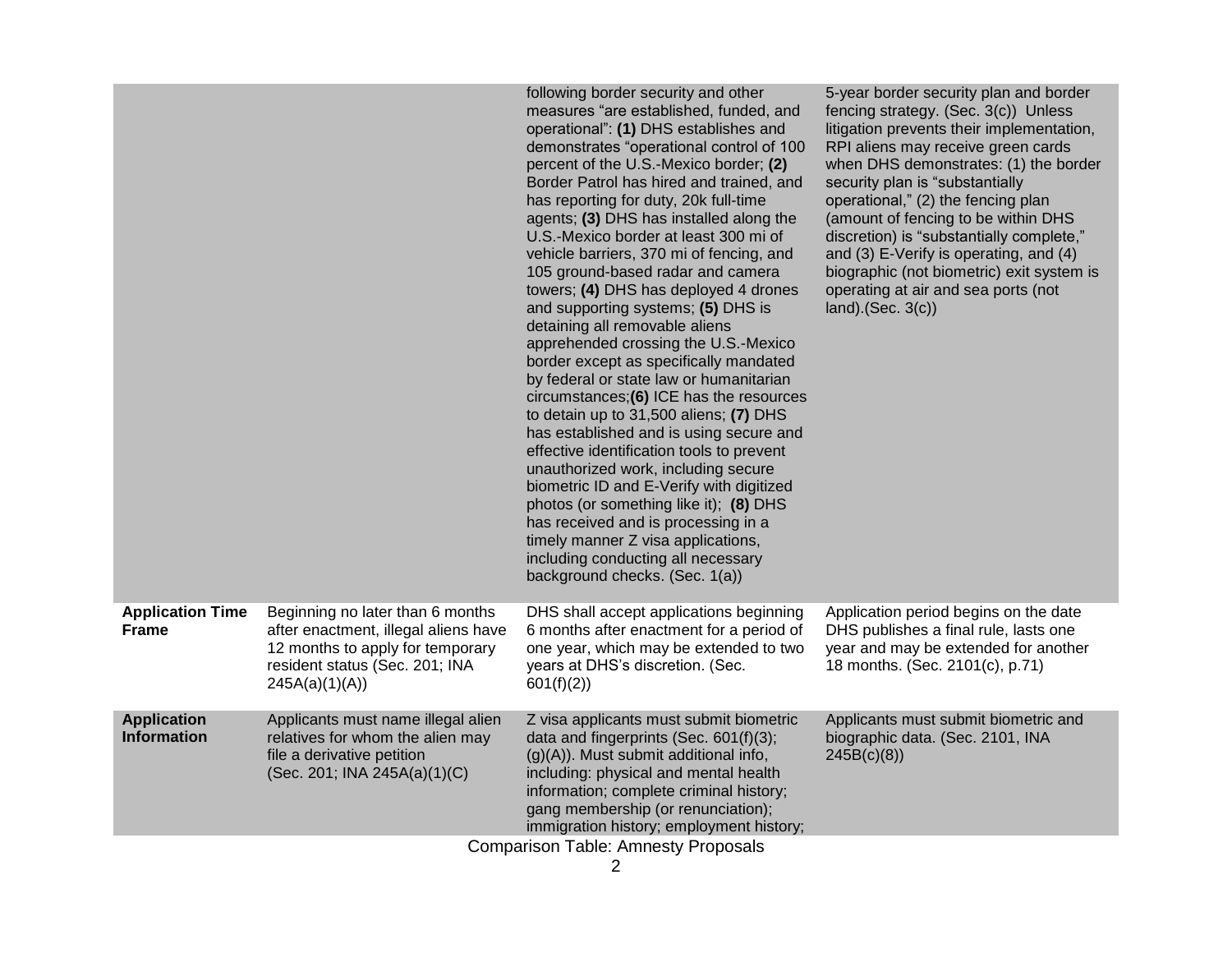### and any claims to U.S. citizenship.

## **Application Confidentiality**

The DOJ may not use information from an application for any other purpose than to make a determination on the application or to enforce the prohibition on false statements; DOJ may not publish personally identifiable information; DOJ may not permit anyone other than officers or employees (or someone filing for the alien) to examine applications; Anyone in violation shall be fined under the Criminal Code and/or imprisoned up to five years (Sec. 201; INA Sec. 245A(b)(5))

No federal agency may: (1) use the application for Z or LPR status for any purpose other than to make a determination on the application; (2) make any publication through which a specific applicant can be identified or; (3) permit anyone other than officers, employees or contractors to examine individual applications (Sec. 604(a)); DHS and State Dept. must provide application information to law enforcement, DHS agencies, courts, etc. in a criminal or civil investigation *upon request*, or to a coroner (Sec. 604(b)); Whoever knowingly uses, publishes, or permits application information to be examined in violation of this provision shall be fined up to \$10k (civil) (Sec. 604(g)); Employment records used in support of an application shall not be used in civil or criminal prosecutions of the employer under INA 274A or tax laws (Sec. 605)

No officer or employee of any federal agency may: (1) use application information under for any purpose other than to make a determination on any application for any immigration benefit or protection; (2) make any publication through which a particular applicant can be identified; (3) permit anyone other than officers, employees, and contractors of DHS or another agency approved by DHS to examine individual applications. (Sec. 2104) DHS shall provide application information and any information derived from it to a law enforcement agency, court, or grand jury if requested, consistent with law, in connection with: (1) a criminal investigation or prosecution of any matter not related to the applicant's immigration status (2) A national security investigation or prosecution. DHS must also release to a coroner for purposes of affirmatively identifying a deceased individual. (Sec. 2104) Creates a criminal penalty (18 USC 1430) for publication of Information, which provides that any person who knowingly uses, publishes, or permits application information to be examined in violation of law shall be fined not more than \$10k. (Sec. 2105, p.130)

| <b>Applications</b>     | Whoeve     |
|-------------------------|------------|
| <b>Containing False</b> | falsifies, |
| <b>Statements</b>       | or cover   |
|                         | makes a    |
|                         | fraudule   |
|                         |            |

r "knowingly and willfully" misrepresents, conceals, s up a material fact or any false, fictitious or nt statement or representation, or makes or uses any false writing or document shall be imprisoned up to 5 years and/or fined under the Criminal Code.

Any person who willfully submits any materially false, fictitious or fraudulent statement under the immigration laws, including Z visa applications, will be subject to prosecution for perjury under Sec. 1621 of Title 18 (punishable by fine and up to 5 years imprisonment)(Sec. 204)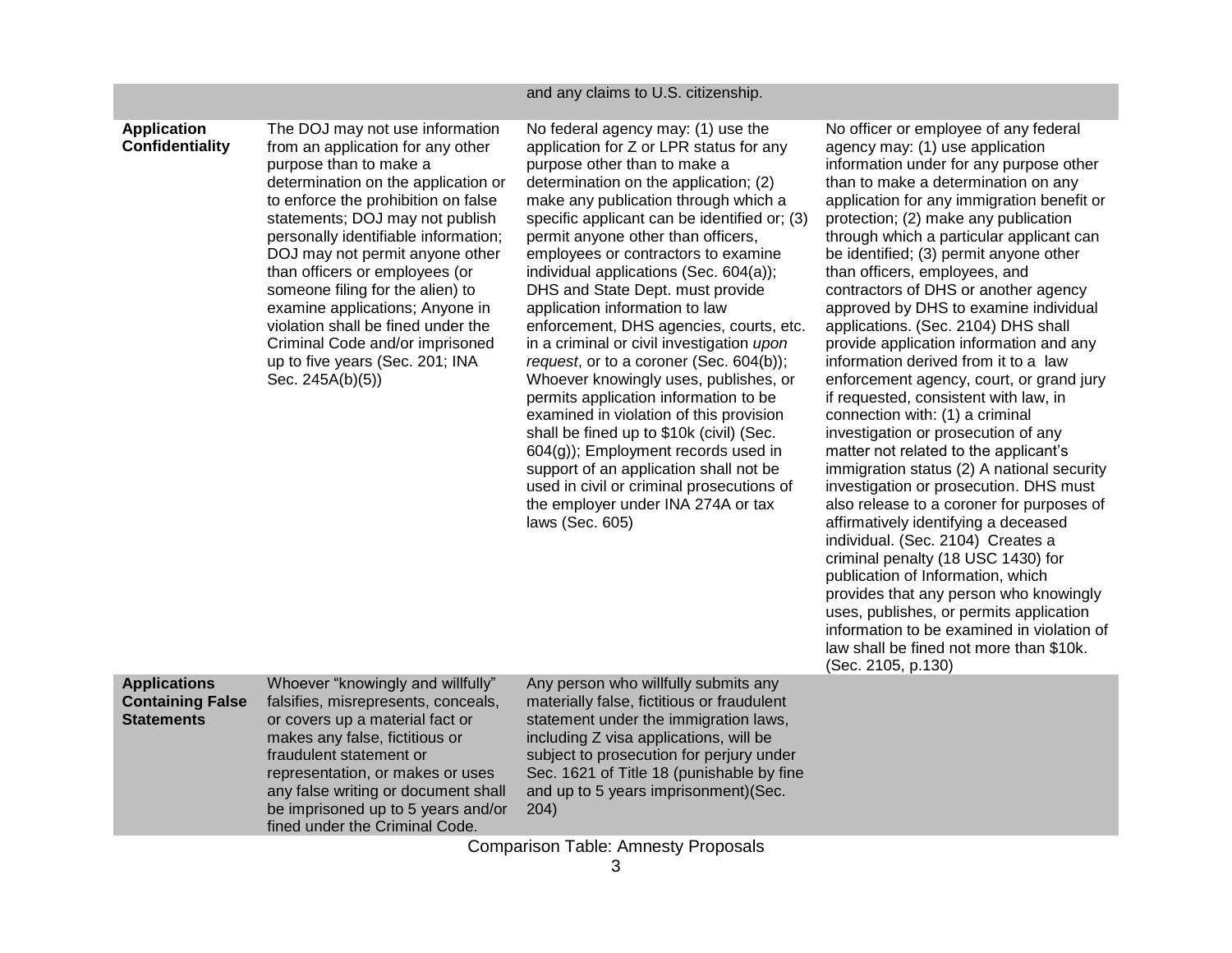|  |  |  | (Sec. 201; INA 245A(c)(6)) |  |
|--|--|--|----------------------------|--|
|--|--|--|----------------------------|--|

| <b>Application Fees</b><br>and/or Fines | Pursuant to regulations<br>promulgated by the AG (\$185)                                                                                                                                                                                                                                                                                                                                                                                                                                                                                                                                                                              | Z visa applicants must pay \$3000: (1) an<br>initial "processing fee" of no more than<br>\$1,500 per alien; (2) a penalty of \$1,000<br>(\$500 for derivative aliens); (3) and a<br>"state impact assistance" fee of \$500<br>(Sec. 601(e)(5). To renew a Z visa,<br>aliens must pay a renewal "processing<br>fee" of no more than \$1,500. (Sec.<br>601(e)(5). Finally, Z aliens (heads of<br>household) must pay a penalty of \$4,000<br>when applying for a green card. (Sec.<br>602(a)(1)                                                                                                                                                                                                                                                          | RPI applicants 16 or older must pay an<br>unspecified fee and applicants 21 or<br>older must pay a \$1,000 penalty,<br>payable in installments. DHS may<br>exempt classes of individuals from the<br>fees. (Sec. 2101, INA 245B(a) and<br>245B(c)(10)) Applicants to renew RPI<br>status must pay another unspecified fee.<br>(Sec. 2101, INA 245B(c)(9)) RPI<br>applicants for a green card who are 21+<br>years on the date of introduction shall<br>pay a \$1,000 penalty, unless applying<br>through the DREAM Act. The penalty is<br>payable in installments. (Sec. 2102, INA<br>245C(c)                                                                                                                                                                 |
|-----------------------------------------|---------------------------------------------------------------------------------------------------------------------------------------------------------------------------------------------------------------------------------------------------------------------------------------------------------------------------------------------------------------------------------------------------------------------------------------------------------------------------------------------------------------------------------------------------------------------------------------------------------------------------------------|--------------------------------------------------------------------------------------------------------------------------------------------------------------------------------------------------------------------------------------------------------------------------------------------------------------------------------------------------------------------------------------------------------------------------------------------------------------------------------------------------------------------------------------------------------------------------------------------------------------------------------------------------------------------------------------------------------------------------------------------------------|---------------------------------------------------------------------------------------------------------------------------------------------------------------------------------------------------------------------------------------------------------------------------------------------------------------------------------------------------------------------------------------------------------------------------------------------------------------------------------------------------------------------------------------------------------------------------------------------------------------------------------------------------------------------------------------------------------------------------------------------------------------|
| <b>Eligibility</b>                      | Alien must establish he/she:<br>entered the U.S. before Jan. 1,<br>1982 (4 yr cutoff); Resided<br>continuously and unlawfully in the<br>U.S. since (Sec. 201; INA<br>245A(a)(2)); Was continuously<br>presence since enactment except<br>for "brief casual and innocent<br>absences," established through<br>documentation with "independent<br>corroboration" (Sec. 201; INA<br>$245A(a)(3)$ ; INA 245A(g)(2)(D)); Is<br>otherwise admissible to the U.S.<br>(note exceptions below); Did not<br>assist in the persecution of any<br>persons on account of race,<br>religion, nationality, etc.; Has<br>registered with the military | To be eligible, a Z visa applicant must<br>neither be ineligible (see below) nor<br>inadmissible under INA 212(a)<br>(significant exceptions apply below). In<br>addition, the alien must: be physically<br>present in the U.S. before Jan. 1, 2007,<br>and maintain continuous physical<br>presence since that date; be physically<br>present in the U.S. on the date of<br>application; be illegally present on Jan.1,<br>2007 and since; be employed on the<br>date of application; appear for an<br>interview; and register for the Selective<br>Service. (Sec. 601(e)) A Z non-<br>immigrant "must remain continuously<br>employed full time in the U.S." as a<br>condition of Z nonimmigrant status,<br>except when: in school, working while in | To be eligible for RPI status, an alien<br>must demonstrate by a preponderance<br>of the evidence that the alien: (1) Is<br>physically present in the U.S. on the date<br>of application; (2) Has been physically<br>present in the U.S. on or before<br>12/31/11, except for absences that are<br>"brief, casual, and innocent," and (3) Has<br>maintained continuous physical<br>presence (except absences up to 180<br>days) in the U.S. from Dec. 31, 2011.<br>(Sec. 2101, INA245B(b)) DHS may<br>grant RPI status to DACA recipients,<br>unless the alien "has engaged in conduct"<br>since the alien was granted DACA that<br>would make the alien ineligible for RPI<br>status." (Sec. 2101, INA245B(b)) DHS<br>may allow deported aliens to apply for |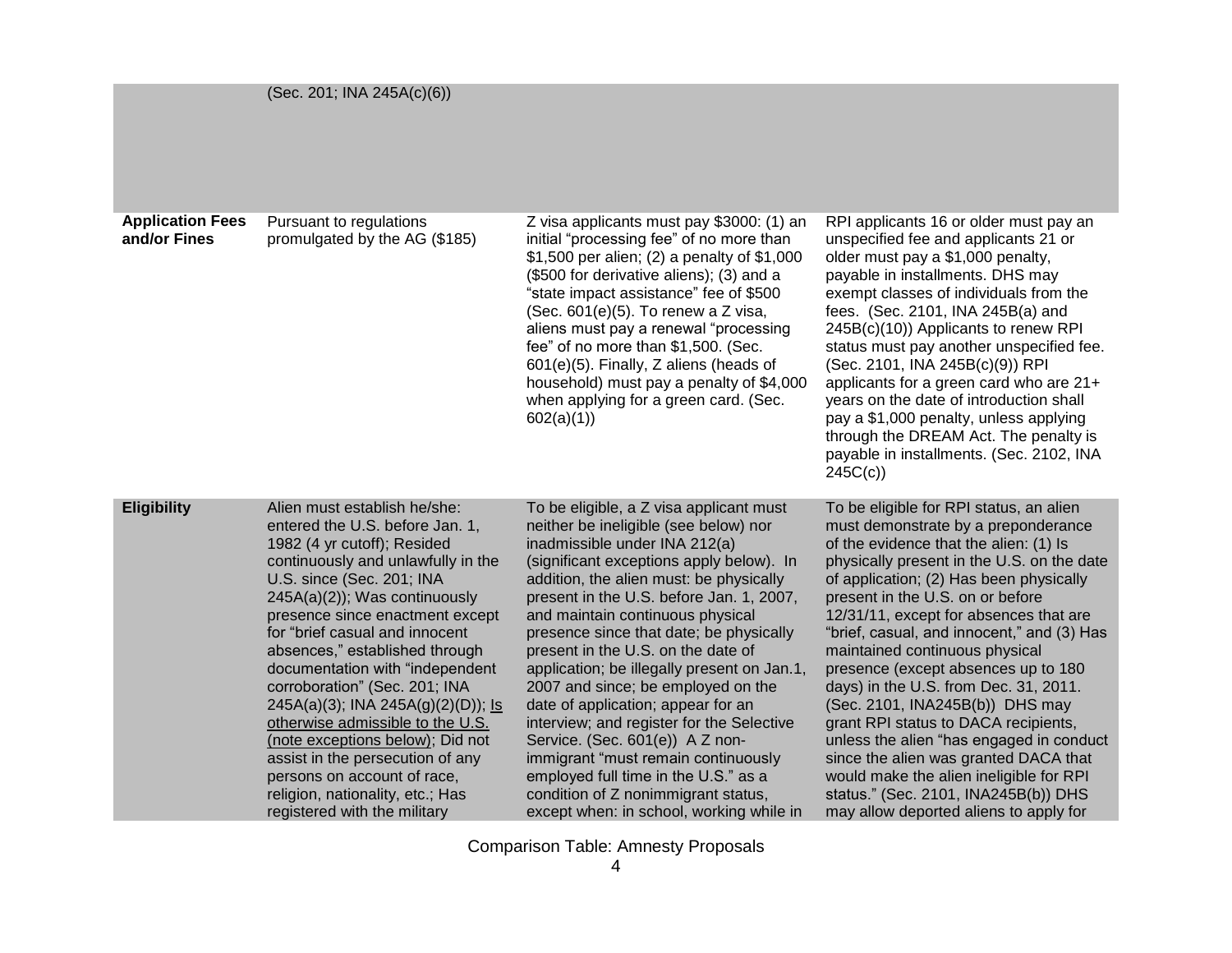| Selective Service Act if required<br>(Sec. 201; INA 245A(a)(4))<br>Has not been convicted of any<br>felony or three or more<br>misdemeanors committed in the<br>U.S. (Sec. 201; INA<br>$245A(a)(4)(B)$ ; Has received (but<br>not necessarily passed) a medical<br>examination conforming to<br>generally accepted medical<br>standards (Sec. 201; INA<br>245A(d)(2)(C)) | school, physically/mentally disabled,<br>pregnant, or there is a "force majeure"<br>interruption in work (Sec. 601(m)(B)). An<br>alien is not ineligible for Z or LPR status<br>solely based on passport fraud/forgery<br>or visa fraud/forgery between enactment<br>and application unless related to a Z visa<br>application. (Sec. 609)                                                                                                                                                                                                                                                                                                                                                                                                                                                                                                                                                                                                                        | RPI status if the alien: (1) Is the<br>spouse/child of a U.S. citizen or LPR;(2)<br>Is the parent of a child who is a U.S.<br>citizen or LPR; (3) Entered the U.S.<br>before 16, has a high school degree or<br>GED in the U.S., OR was younger than<br>16 on the date he/she initially entered<br>the U.S., is 16 years or older on the date<br>of application, and was physically<br>present in the U.S. for at least 3 out of<br>the 6 years prior to enactment.                                                                                                                                                                                                                                                                                                                                                                                                                                                                                                                                              |
|--------------------------------------------------------------------------------------------------------------------------------------------------------------------------------------------------------------------------------------------------------------------------------------------------------------------------------------------------------------------------|-------------------------------------------------------------------------------------------------------------------------------------------------------------------------------------------------------------------------------------------------------------------------------------------------------------------------------------------------------------------------------------------------------------------------------------------------------------------------------------------------------------------------------------------------------------------------------------------------------------------------------------------------------------------------------------------------------------------------------------------------------------------------------------------------------------------------------------------------------------------------------------------------------------------------------------------------------------------|------------------------------------------------------------------------------------------------------------------------------------------------------------------------------------------------------------------------------------------------------------------------------------------------------------------------------------------------------------------------------------------------------------------------------------------------------------------------------------------------------------------------------------------------------------------------------------------------------------------------------------------------------------------------------------------------------------------------------------------------------------------------------------------------------------------------------------------------------------------------------------------------------------------------------------------------------------------------------------------------------------------|
| Ineligibility                                                                                                                                                                                                                                                                                                                                                            | An alien is <i>ineligible</i> for a Z visa if<br>he/she: (1) is inadmissible under INA<br>212(a) (numerous exceptions below); (2)<br>is subject to the execution of an<br>outstanding administratively final order<br>of removal (waivable); (3) is subject to<br>reinstatement of removal orders for<br>illegally reentering the U.S. (waivable);<br>(4) has participated in the persecution of<br>any person on account of race, religion,<br>nationality, etc.; (5) Is reasonably<br>believed to have committed a serious<br>criminal offense outside the U.S. before<br>arriving; (6) Is reasonably believed to be<br>a national security threat; (7) has been<br>convicted of a felony, an aggravated<br>felony under INA $101(a)(43)$ , 3 or more<br>misdemeanors under federal or state<br>law, or a "serious criminal offense" under<br>INA 101(h); (8) has entered or attempted<br>to enter the U.S. illegally on or after<br>Jan.1, 2007. (Sec. 601(d)) | An alien is <i>ineligible</i> for RPI status if<br>he/she: (1) Has a conviction for a felony<br>(other than a state or local offense based<br>on immigration status); (2) Has a<br>conviction for an aggravated felony as<br>defined under $101(a)(43)$ ; (3) Has a<br>conviction for 3 or more misdemeanors<br>(other than a state/local offense based<br>on immigration status) if the alien was<br>convicted on different dates for each of<br>the offenses (waivable, p.65)(Sec.<br>$2102(b)(3)(B)(i)$ ; (4) Has a conviction for<br>any offense under foreign law that if<br>committed in the U.S. would render the<br>alien inadmissible or removable under<br>the INA (INA 212(a); 237(a)); (5) Has a<br>conviction for unlawful voting under INA<br>$237(a)(6)$ ; (6) Is reasonably believed to<br>be engaged in, or likely to engage in,<br>terrorist activity (Sec. 2102(b)(3)(A)(iii);<br>(7) Is an LPR, a refugee/asylee, or a<br>nonimmigrant (meaning the alien is<br>legal) $(2102(b)(3)(A)(iv))$ |
| Taxes                                                                                                                                                                                                                                                                                                                                                                    | DHS may issue documentation of Z<br>status to an applicant who, no later than<br>the date status is adjusted, establishes<br>the payment of any "applicable federal                                                                                                                                                                                                                                                                                                                                                                                                                                                                                                                                                                                                                                                                                                                                                                                               | An alien may not file an RPI application<br>unless the applicant has satisfied all<br>"federal income taxes assessed" in<br>accordance with the tax code. (Sec.                                                                                                                                                                                                                                                                                                                                                                                                                                                                                                                                                                                                                                                                                                                                                                                                                                                  |
|                                                                                                                                                                                                                                                                                                                                                                          | tax liability" by establishing that: (1) no<br><b>Comparison Table: Amnesty Proposals</b>                                                                                                                                                                                                                                                                                                                                                                                                                                                                                                                                                                                                                                                                                                                                                                                                                                                                         | 2101(c), p.68) An alien applying for a                                                                                                                                                                                                                                                                                                                                                                                                                                                                                                                                                                                                                                                                                                                                                                                                                                                                                                                                                                           |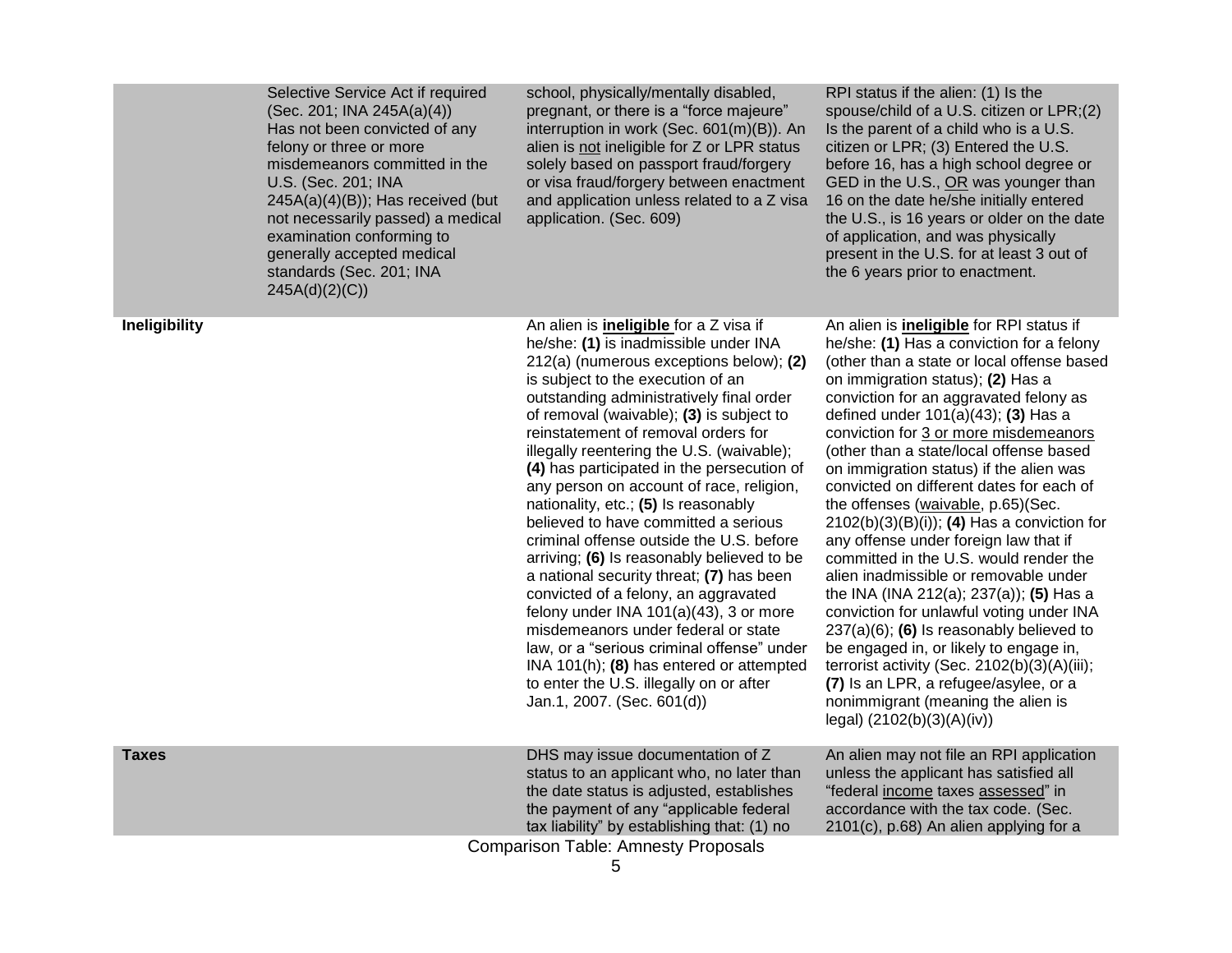|                                      |                                                                                                                                                                                                                                                                                                                                                                                                                                                                                                        | such liability exists; (2) all outstanding<br>liabilities have been paid; or (3) the alien<br>has entered into an agreement with the<br>IRS to pay all outstanding liabilities.<br>Applicable federal tax liability means<br>liability for federal (but not state) taxes,<br>including penalties and interest owed for<br>any year of employment required for<br>which the statutory period for<br>assessment of any deficiency for such<br>taxes has not expired. (Sec. $601(i)(3)$ )<br>[Three years of back taxes at most.]                                  | green card must establish he/she has<br>satisfied all federal income taxes<br>assessed while the alien was authorized<br>to work as an RPI alien. (Sec. 2102, INA<br>$245C(a)$ and (b), p. 94)                                                                                                                                                                                                                                                                                                                                                                                                                    |
|--------------------------------------|--------------------------------------------------------------------------------------------------------------------------------------------------------------------------------------------------------------------------------------------------------------------------------------------------------------------------------------------------------------------------------------------------------------------------------------------------------------------------------------------------------|-----------------------------------------------------------------------------------------------------------------------------------------------------------------------------------------------------------------------------------------------------------------------------------------------------------------------------------------------------------------------------------------------------------------------------------------------------------------------------------------------------------------------------------------------------------------|-------------------------------------------------------------------------------------------------------------------------------------------------------------------------------------------------------------------------------------------------------------------------------------------------------------------------------------------------------------------------------------------------------------------------------------------------------------------------------------------------------------------------------------------------------------------------------------------------------------------|
| <b>English</b>                       |                                                                                                                                                                                                                                                                                                                                                                                                                                                                                                        | No English requirement for initial Z visa<br>application. Upon first renewal of a Z<br>visa (4 years), an alien 18 years or older<br>must demonstrate "an attempt to gain an<br>understanding of the English language"<br>by demonstrating enrollment in or<br>placement on a waiting list for English<br>classes. [Note drafting errors in text.]<br>Upon second renewal, an alien must<br>pass the naturalization test. The alien<br>has 3 chances to pass before the end of<br>second extension (12 years). [Note<br>drafting errors in text.] (Sec. 601(k)) | No English requirement for an initial RPI<br>status application or to renew RPI status.<br>Upon applying for a green card, an RPI<br>alien who is 16 or older must establish<br>that he/she: (1) Meets the English and<br>civics requirements of INA 312, OR (2) Is<br>satisfactorily pursuing a course of study<br>"to achieve an understanding of English<br>and knowledge and understanding" of<br>civics. (p. 103) The English requirement<br>does not apply to aliens unable to<br>comply because of a physical or mental<br>impairment. DHS may waive the English<br>requirement to RPI aliens 70+ yrs old. |
| <b>Stay of</b><br><b>Deportation</b> | Aliens apprehended before the<br>application period who can<br>establish "a prima facie case of<br>eligibility" "may not be deported"<br>and "shall" be granted work<br>authorization. (Sec. 201; INA Sec.<br>254A(e)(1)) Aliens apprehended<br>during the application period who<br>"presents a prima facie application"<br>"may not be deported" and "shall"<br>be granted work authorization until<br>a final determination has been<br>made on the application. (Sec.<br>201; INA Sec. 254A(e)(2)) | Aliens apprehended before or during the<br>application period who can establish<br>"prima facie eligibility" for a Z visa shall<br>have a reasonable opportunity to file an<br>application. (Sec. 601(h)(5)); If DHS<br>determines an alien in removal<br>proceedings is "prima facie eligible" for a<br>Z visa, DHS shall contact the<br>immigration judge, direct him to close<br>the proceedings, and permit the alien a<br>reasonably opportunity to apply (Sec.<br>$601(h)(6)$ ;                                                                           | If alien is apprehended between the date<br>of enactment and the end of the<br>application period and "appears prima<br>facie eligible" for RPI status, DHS: (1)<br>Shall provide the alien an opportunity to<br>file a timely application, and (2) May not<br>remove the individual - for any reason -<br>until "a final administrative determination"<br>is made on the application (apparently<br>allow the aliens time to appeal an<br>adverse decision before DHS can<br>remove the alien). (Sec. 2101, INA<br>245B(c)(5), p.70) Between the date an<br>alien files an RPI application and the               |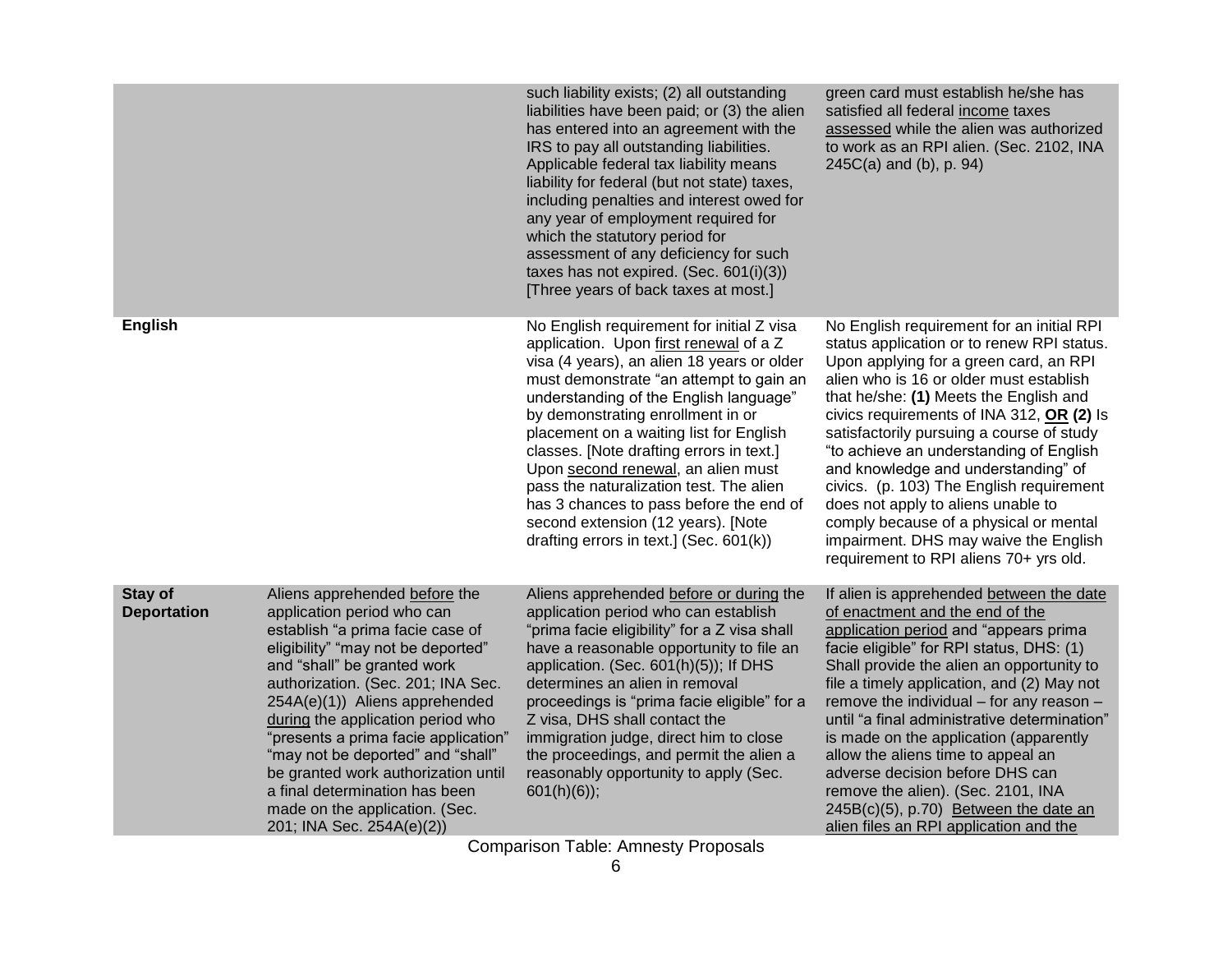| date DHS makes a "final decision" on the   |
|--------------------------------------------|
| application, an alien may not be detained  |
| or removed - for any reason - unless       |
| DHS first makes a prima facie              |
| determination that the alien is or has     |
| become ineligible. If an alien is in       |
| removal proceedings during the             |
| application process and is "prima facie    |
| eligible" for RPI status: (1) DHS shall    |
| give the alien an opportunity to file an   |
| RPI application and (2) DOJ shall, upon    |
| motion by DHS or the alien terminate       |
| removal proceedings w/o prejudice, and     |
| the alien a reasonable opportunity to      |
| apply. An alien in the U.S. who has been   |
| ordered removed (including voluntary       |
| departure), but meets the eligibility      |
| requirements, is eligible to apply for RPI |
| status notwithstanding the removal order   |
| (or a reinstatement thereof).              |

### **Grounds for Inadmissibility**

**(a)** An alien applying for "temporary resident status" shall not be deemed inadmissible based on these grounds in the INA 212(a): alien workers lacking labor certification (14); aliens lacking proper documents (20); aliens whose visas were issued without compliance to law (21); aliens who are illiterate (not LPRs)(25); alien doctors from non-accredited schools who come to practice medicine (32).

**(b)** The AG may not waive the following grounds of inadmissibility under 212(a): aliens convicted of (or admit to commission of) a crime of "moral turpitude" (9); aliens convicted of two or more offenses for which the aggregate sentences were 5+ years (10);

Comparison Table: Amnesty Proposals **(a**) A Z visa applicant shall not be deemed inadmissible based on these grounds in INA 212(a): failure to attend removal proceedings (6)(B); procuring visas by fraud (6)(C)(i); falsely claiming citizenship (6)(C)(ii); being a stowaway (6)(D); being subject to a civil penalty for document fraud (6)(F); violating the terms of a student visa (6)(G); lacking valid immigration documents (7); being subject to the 3 or 10-year bars (9)(B); being illegally present after previous immigration violations; (9)(C)(i)(I); being guardians of helpless aliens (10)(B); **(b)** DHS may not waive the following grounds: convictions for drug crimes or crimes of moral turpitude (2)(A); conviction of 2 or more offenses with aggregate sentences of 5+ years (2)(B); trafficking drugs (2)(C); importing prostitutes (2)(D)(ii); asserting immunity

(a) An RPI alien shall not be deemed inadmissible based on these grounds in INA 212(a): being a public charge (INA 212(a)(4)); failing to have labor certification (INA 212(a)(5)); presence without permission or parole (INA 212(a)(6)(A)); failing to attend removal proceedings, unless after application (INA 212(a)(6)(B)); seeking admission within 5 years of being ordered removed, unless after application. (INA 212(a)(9)(A)); obtaining immigration documents through fraud, unless after enactment (INA 212(a)(6)(C)(i)); falsely claiming citizenship, unless after enactment (INA 212(a)(6)(C)(ii)); being a stowaway, unless after enactment (INA 212(a)(6)(D)); being subject to a final order of removal for document fraud unless after enactment (INA  $212(a)(6)(F)$ ; violating terms of their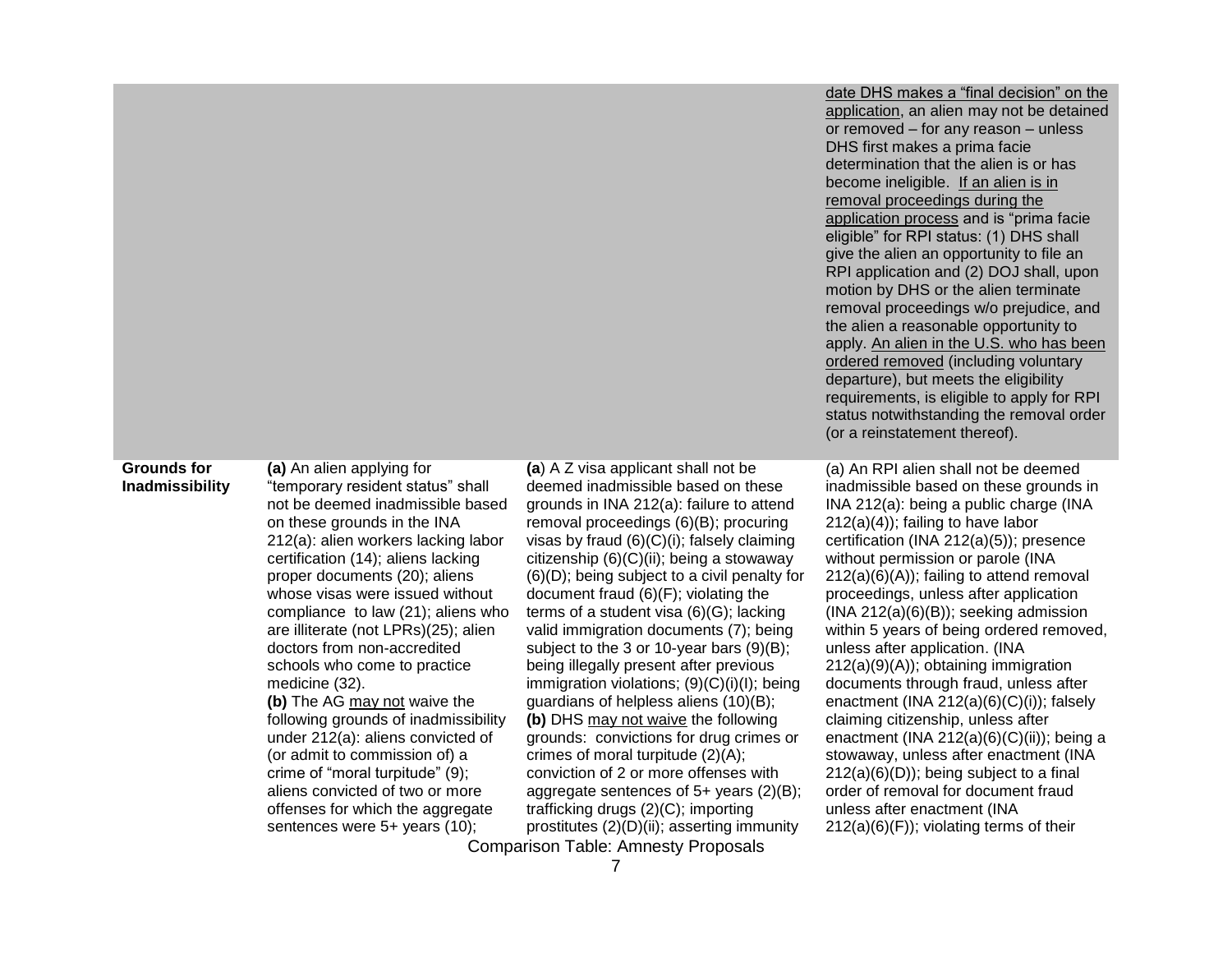aliens likely at any time to become public charges (15), aliens convicted of drug offenses (23); aliens who the AG has reason to believe seek to enter principally to engage in activities prejudicial to the public interest or endanger the welfare, safety or security of the U.S.(27); aliens who are anarchists, Communists, or advocate for the violent overthrow of the government (28); aliens who engage in activity subversive to national security (29); aliens engaged in Nazi persecution (33). **(c)** The AG may waive all other grounds for inadmissibility (Sec. 201; INA Sec. 245A

from prosecution after being involved in serious criminal activity (2)(E); waiver authority (2)(F); foreign officials who have committed severe violations of religious freedom (2)(G); alien trafficking (2)(H); money laundering (2)(I); national security threats (3); obtaining entry documents through document fraud (6)(C)(i); presence without permission or parole (6)(A)(i); attempting to re-enter while subject to removal order (9)(C)(ii); polygamists (10)(A); international child abductors (10)(C)

**(c)** DHS may waive all other grounds not otherwise listed above. (Sec. 601(c)(2))

visas, unless after enactment (INA 212(a)(6)(G)); failure to possess proper documents  $(INA 212(a)(7)(A), (B)$ ; being subject to the 3 and 10 year bars (INA 212(a)(9)(B)) (INA Sec. 2101, INA 245B(b)(3))

(b) DHS may NOT waive the following grounds of inadmissibility: conviction for 2+ offenses for which the aggregate prison sentences are 5+ years (INA 212(a)(2)(B)); drug trafficking (INA 212(a)(2)(C)); importing prostitutes or receiving proceeds therefrom within 10 yrs of application for a visa (INA 212(a)(2)(D)); committing "serious criminal offense," claim immunity, and leave the U.S.  $(INA 212(a)(2)(E));$ commission of severe violations of religious freedom by foreign officials (INA 212(a)(2)(G)); human trafficking ("severe forms of human trafficking," not sons or daughters) INA212(a)(2)(H); money laundering (INA 212(a)(2)(I)); engaging or inciting terrorist activity (INA 212(a)(3)(B)(i)); polygamy (INA 212(a)(10)(A)); international child abduction (until surrender of child to lawful custodian/parent) (INA  $212(a)(10)(C)$ ; voting in violation of federal, state, or local laws (INA 212(a)(10)(D)); renouncing citizenship to avoid taxes (INA 212(a)(10)(E)); obtaining or attempting to obtain admission documents through fraud if related to an RPI application (INA 212(a)(6)(C)(i)) (Sec. 2101, INA 245B(b)(3)(B)(ii), p.65) (c) DHS may waive all other grounds listed. (Sec. 2101, INA245B(b)(3)(B)(i), p.65)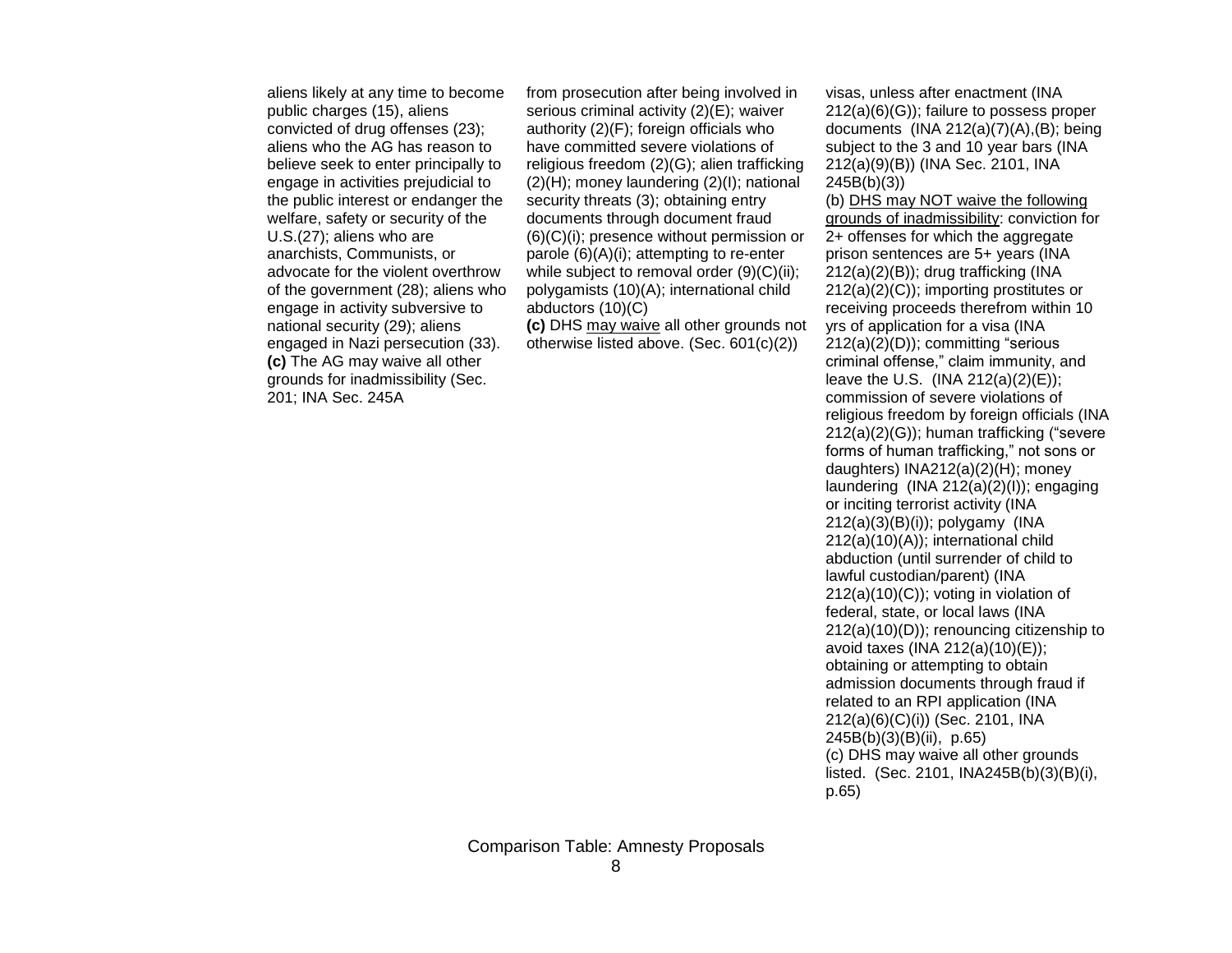| <b>Special Rule for</b><br><b>Public Charge</b>           | Alien is eligible for "temporary<br>resident status" despite<br>$212(a)(15)$ (public charge) if the<br>alien demonstrates a history of<br>employment in the U.S. evidencing<br>self-support without receipt of cash<br>assistance. (Sec. 201; INA<br>245A(d)(2)(B(iii))                                                                                                                                                                                                                                                 | DHS may waive inadmissibility for likely<br>becoming a public charge under INA<br>$212(a)(4)$ . (Sec. 601(c)(2))                                                                                                                                                                                                                                                                                                                                                                                                                                                                                                                          | The public charge rule is waived for RPI<br>applicants. (Sec. 2101, INA 245B(b)(3))                                                                                                                                                                                                                                                                                                                                                                                                                                                                                                   |
|-----------------------------------------------------------|-------------------------------------------------------------------------------------------------------------------------------------------------------------------------------------------------------------------------------------------------------------------------------------------------------------------------------------------------------------------------------------------------------------------------------------------------------------------------------------------------------------------------|-------------------------------------------------------------------------------------------------------------------------------------------------------------------------------------------------------------------------------------------------------------------------------------------------------------------------------------------------------------------------------------------------------------------------------------------------------------------------------------------------------------------------------------------------------------------------------------------------------------------------------------------|---------------------------------------------------------------------------------------------------------------------------------------------------------------------------------------------------------------------------------------------------------------------------------------------------------------------------------------------------------------------------------------------------------------------------------------------------------------------------------------------------------------------------------------------------------------------------------------|
| <b>Revocation of</b><br><b>Temporary</b><br><b>Status</b> | AG shall provide for the<br>termination of "temporary resident<br>status" if: (a) it appears that the<br>alien was not eligible for such<br>status; (b) if the alien commits an<br>act making him inadmissible<br>(exceptions) or is convicted of any<br>felony or 3 or more misdemeanors<br>committed in the U.S.; (c) after 31<br>months after receiving temporary<br>resident status the alien has not<br>filed an application for LPR status<br>and such application has not been<br>denied; (Sec. 201; INA 245A(a) | Any benefit to a Z nonimmigrant or<br>applicant "shall terminate" if DHS<br>determines the alien is ineligible for a Z<br>visa, the alien is removable, the alien<br>becomes inadmissible (exceptions<br>apply), the alien becomes ineligible, the<br>alien has used documentation of Z<br>status for unlawful purposes, the alien<br>has violated employment/study<br>requirements, or the alien's application<br>for a Z visa has been denied. (Sec.<br>601(o)) DHS may "for good and<br>sufficient cause" revoke Z status if it<br>appears that the alien was not in fact<br>eligible for Z status under Section 601.<br>(Sec. 601(p)) | DHS may (but does not have to) revoke<br>RPI status at any time after giving<br>"appropriate notice" to the alien, and<br>after the exhaustion or waiver of all<br>applicable administrative review<br>procedures, IF the alien: (1) Is no longer<br>eligible; (2) Knowingly used RPI<br>documents for fraud; (3) Was absent<br>from the U.S. for more than 180<br>(continuously or in the aggregate). If<br>DHS revokes RPI status, any<br>documentation issued shall automatically<br>be rendered invalid for any purpose<br>except departure. (Sec. 2101, INA<br>245B(d)(2), p.89) |
| <b>Work</b><br>Authorization                              | The AG shall grant the alien work<br>authorization and provide the alien<br>an appropriate work permit (Sec.<br>201; 245A(b)(3)(B)                                                                                                                                                                                                                                                                                                                                                                                      | Z nonimmigrants shall be authorized to<br>work in the U.S. (Sec. $601(m)(1)$ and<br>$(2)$ ;                                                                                                                                                                                                                                                                                                                                                                                                                                                                                                                                               | RPI aliens shall be work authorized.<br>(Sec. 2101, INA 245(d))                                                                                                                                                                                                                                                                                                                                                                                                                                                                                                                       |
| <b>Travel</b><br>Authorization                            | The AG shall permit the alien to<br>return to the U.S. after brief, casual<br>trips abroad, and after brief<br>temporary trips abroad occasioned<br>by a family obligation involving an<br>occurrence such as the illness or<br>death of a close relative (Sec. 201;<br>245A(b)(3)(A)                                                                                                                                                                                                                                   | Z nonimmigrants may travel outside the<br>U.S. and be readmitted if the alien's Z<br>visa is still valid, the alien has<br>appropriate documentation, the alien is<br>not otherwise inadmissible, and the alien<br>is not subject to bars on extension. (Sec.<br>601(n)                                                                                                                                                                                                                                                                                                                                                                   | RPI aliens may travel outside the U.S.<br>and be re-admitted if: (1) The alien has a<br>valid RPI document that meets certain<br>security requirements; (2) The alien's<br>absence did not exceed 180 days,<br>unless the alien's failure to timely return<br>was due to extenuating circumstances,<br>(3) The alien meets the requirements for                                                                                                                                                                                                                                       |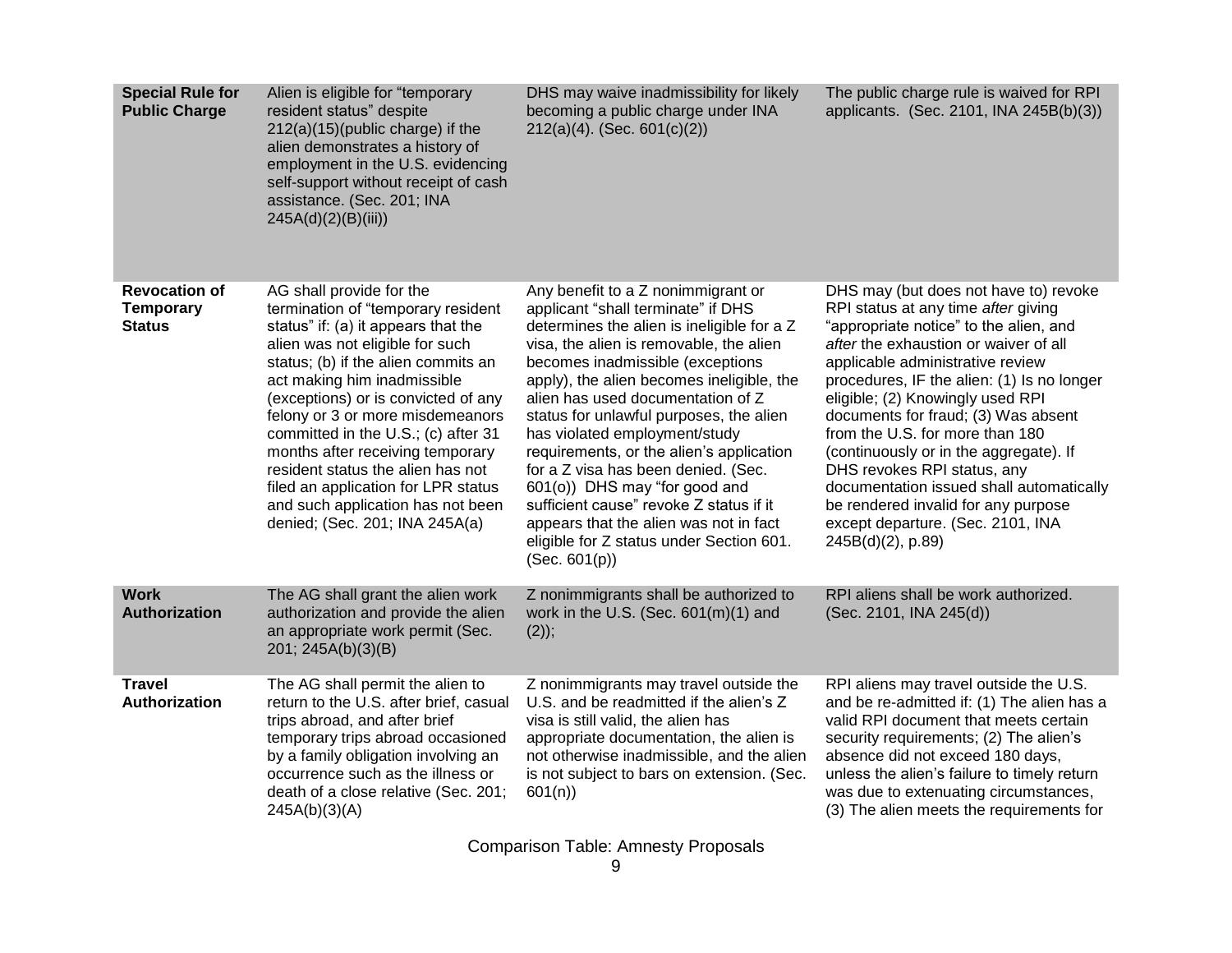|                                           |                                                                                                                                                                                                                                                                                                                                                                                                                                                                                                                                                                                                                                                                                                                                                                                                                                                                                                                                                                                                                                                                                                                            |                                                                                                                                                                                                                                                                                                                                          | an extension, and (4) The alien<br>establishes that he is not inadmissible as<br>a national security threat                                                                                                                                                                                                                                                                                                                                                                                                                                                                                                                             |
|-------------------------------------------|----------------------------------------------------------------------------------------------------------------------------------------------------------------------------------------------------------------------------------------------------------------------------------------------------------------------------------------------------------------------------------------------------------------------------------------------------------------------------------------------------------------------------------------------------------------------------------------------------------------------------------------------------------------------------------------------------------------------------------------------------------------------------------------------------------------------------------------------------------------------------------------------------------------------------------------------------------------------------------------------------------------------------------------------------------------------------------------------------------------------------|------------------------------------------------------------------------------------------------------------------------------------------------------------------------------------------------------------------------------------------------------------------------------------------------------------------------------------------|-----------------------------------------------------------------------------------------------------------------------------------------------------------------------------------------------------------------------------------------------------------------------------------------------------------------------------------------------------------------------------------------------------------------------------------------------------------------------------------------------------------------------------------------------------------------------------------------------------------------------------------------|
| <b>Social Security</b>                    |                                                                                                                                                                                                                                                                                                                                                                                                                                                                                                                                                                                                                                                                                                                                                                                                                                                                                                                                                                                                                                                                                                                            | Z nonimmigrants shall promptly receive<br>a Social Security number. (Sec. 606)<br>Aliens receiving SSNs after Jan 2004<br>may not claim credit for work in prior<br>years unless they were work authorized.<br>(Sec. 607)                                                                                                                | RPI aliens shall receive a social security<br>number and social security card. (Sec.<br>2101, INA 245B(d)(4))                                                                                                                                                                                                                                                                                                                                                                                                                                                                                                                           |
| <b>Eligibility for</b><br><b>Benefits</b> | (a) For first 5 years, aliens granted<br>lawful temporary resident status<br>are ineligible for financial<br>assistance furnished under<br>Federal law on the basis of<br>financial need, including aid to<br>families with dependent children<br>(Sec. 201; INA 245A(h)(1)).<br><b>Exceptions: National School</b><br>Lunch Act; Child Nutrition Act; K-<br>12 education assistance for kids<br>from disadvantaged backgrounds<br>under ECIA of 1981; Headstart-<br>Follow Through Act; Job Training<br>Partnership Act; financial<br>assistance for students under Title<br>IV of the Higher Education Act of<br>1965; Public Health Service Act;<br>Certain benefits under the SSA,<br>including maternal and child health<br>services, SSI, social services, child<br>and family services; foster care<br>and adoption assistance(Sec 201;<br>INA 245A(h)(4);<br>(b) For first 5 years, aliens granted<br>lawful temporary resident status<br>are ineligible for medical services<br>under Medicaid (except<br>emergency Medicaid and care for<br>pregnant women) and food stamps<br>(Sec. 201; INA 245A(h)(1)(A); INA | Aliens receiving LPR status (green<br>cards) under this Act shall not be eligible<br>for federal means-tested benefits unless<br>the alien meets eligibility criteria under<br>current law (8 U.S.C. 1601 et seq.).<br>[Note that federal law allows states to<br>use state money to provide<br>nonimmigrants benefits. (8 U.S.C. 1621)] | An RPI alien is ineligible for "any federal<br>means-tested public benefit" (as defined<br>by 8 U.S.C. 1613). However, an RPI<br>alien shall be considered lawfully present<br>in the U.S. for all purposes while in RPI<br>status, except that the alien: (1) is not<br>entitled to the tax credit authorized in<br>Obamacare (26 U.S.C. 36B); (2) shall be<br>subject to the rules applicable to<br>individuals not lawfully present set forth<br>in subsection (e) of such section; (3)<br>Shall be subject to the rules applicable to<br>individuals not lawfully present that are<br>set forth in section 1402(e) of<br>Obamacare. |
|                                           |                                                                                                                                                                                                                                                                                                                                                                                                                                                                                                                                                                                                                                                                                                                                                                                                                                                                                                                                                                                                                                                                                                                            | <b>Comparison Table: Amnesty Proposals</b><br>10                                                                                                                                                                                                                                                                                         |                                                                                                                                                                                                                                                                                                                                                                                                                                                                                                                                                                                                                                         |
|                                           |                                                                                                                                                                                                                                                                                                                                                                                                                                                                                                                                                                                                                                                                                                                                                                                                                                                                                                                                                                                                                                                                                                                            |                                                                                                                                                                                                                                                                                                                                          |                                                                                                                                                                                                                                                                                                                                                                                                                                                                                                                                                                                                                                         |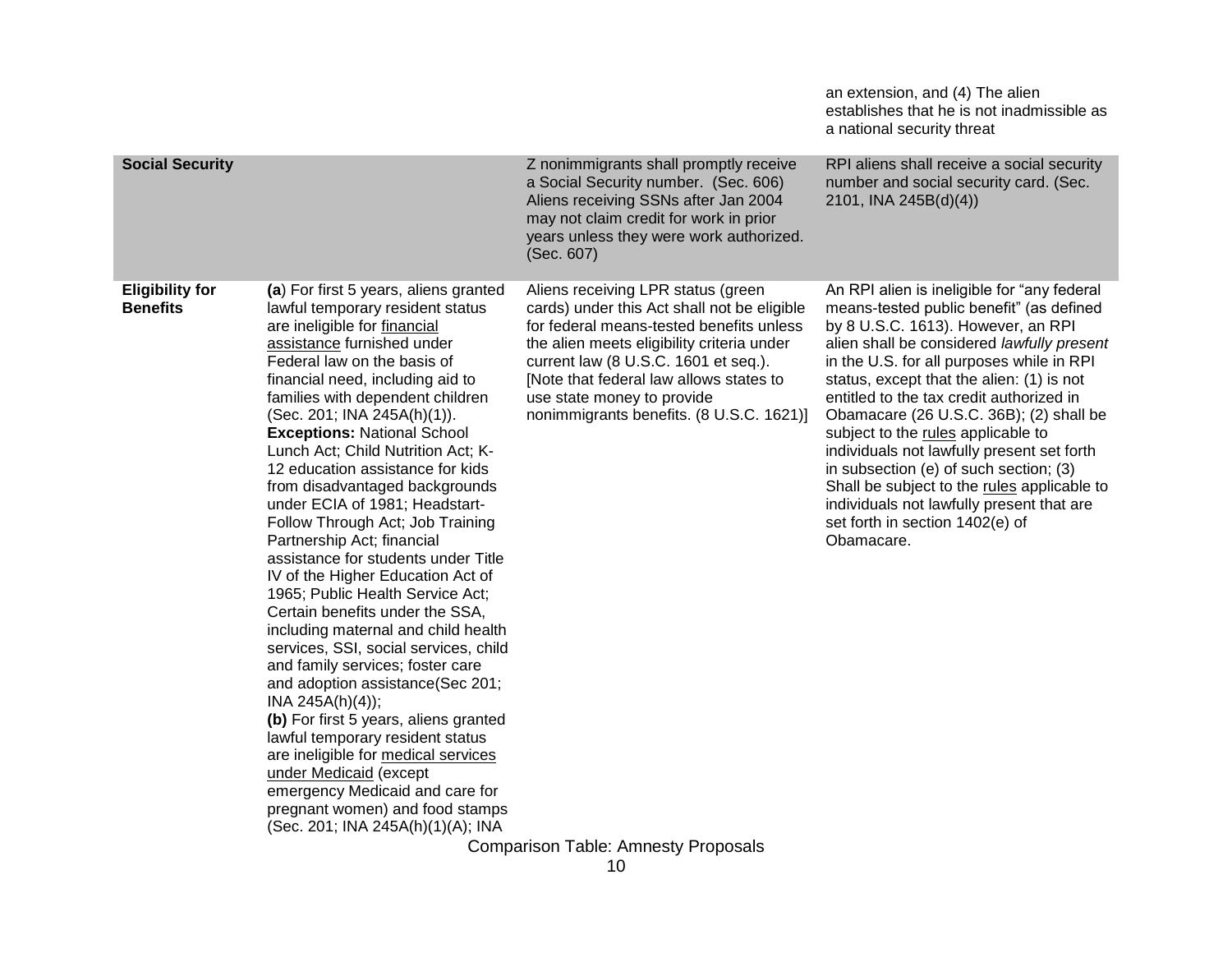|                                         | 245A(h)(3)); Bar of eligibility for<br>Medicaid does not apply to aliens<br>under 18 (Sec. 201; INA<br>245A(h)(3)(B)(ii)<br>(c) States may provide that such<br>aliens are ineligible for financial or<br>medical assistance furnished<br>under state law (Sec. 201; INA<br>245A(h)(1)(B)); Such aliens shall<br>not be considered under state law<br>to be PRUCOL (Sec. 201; INA<br>245A(h)(1); |                                                                                                                                                                                                                                                                                                                                                                                                                                                                                                                                                                                                                                                                                                                                                                                                                                                                                                                                                                                                                                                                                      |                                                                                                                                                                                                                                                                                                                                                                                                                                                                                                                                                                                                                                                                                                                                                                                                                                                                                                                                                                                                                                                                                                                                                                                                                       |
|-----------------------------------------|--------------------------------------------------------------------------------------------------------------------------------------------------------------------------------------------------------------------------------------------------------------------------------------------------------------------------------------------------------------------------------------------------|--------------------------------------------------------------------------------------------------------------------------------------------------------------------------------------------------------------------------------------------------------------------------------------------------------------------------------------------------------------------------------------------------------------------------------------------------------------------------------------------------------------------------------------------------------------------------------------------------------------------------------------------------------------------------------------------------------------------------------------------------------------------------------------------------------------------------------------------------------------------------------------------------------------------------------------------------------------------------------------------------------------------------------------------------------------------------------------|-----------------------------------------------------------------------------------------------------------------------------------------------------------------------------------------------------------------------------------------------------------------------------------------------------------------------------------------------------------------------------------------------------------------------------------------------------------------------------------------------------------------------------------------------------------------------------------------------------------------------------------------------------------------------------------------------------------------------------------------------------------------------------------------------------------------------------------------------------------------------------------------------------------------------------------------------------------------------------------------------------------------------------------------------------------------------------------------------------------------------------------------------------------------------------------------------------------------------|
| <b>Review of</b><br><b>Applications</b> | No judicial or administrative review<br>of a denial based on a late<br>application (Sec. 201; INA<br>$245A(f)(2)$ ; The AG shall provide a<br>single level of administrative<br>appellate review (Sec. 201; INA<br>245A(f)(3); There shall be judicial<br>review of a denial only in the<br>judicial review of a deportation<br>order (Sec. 201; INA 245A(f)(4))                                 | An alien whose status under this title has<br>been denied, terminated, or revoked<br>may file one appeal with DHS within 30<br>days. DHS shall establish an appellate<br>authority to provide for a single level of<br>administrative appellate review. (Sec.<br>$603(a)(2)$ ; The alien may not file more<br>than one motion to reopen or reconsider<br>$(Sec. 603(a)(4))$ ; Any alien who receives<br>a denial may request within 30 days that<br>DHS place him/her in removal<br>proceedings (Sec. 603(b)(1)); Aliens<br>who have convictions for aggregated<br>felonies or other crimes may be placed<br>in removal proceedings. (Sec. 603(b)(2))<br>No judicial review for late filings (Sec.<br>$603(b)(2)$ ; Judicial review of a denial,<br>termination, or rescission of status may<br>only take place in conjunction with the<br>judicial review of a removal order and<br>only if the alien has exhausted all<br>administrative remedies (Sec. 603(c))<br>Permits class actions to challenge the<br>act, regulations, written policies or DHS<br>practices. (Sec. 603(c)) | <b>Administrative Review: DHS shall</b><br>allow a single level of administrative<br>appellate review the determination on<br>applications for RPI status or green<br>cards to illegal aliens (including<br>DREAMers, and ag workers). (Sec.<br>2104, INA 245 $E(c)$ ) Aliens whose<br>applications for RPI status or green<br>cards have been denied or revoked may<br>file only one appeal with DHS, within 90<br>days after the date of denial or<br>revocation, unless the delay is<br>reasonably justifiable. Aliens seeking<br>administrative review shall not be<br>removed from the U.S. (for any reason)<br>until a "final decision" establishing<br>ineligibility has been made.<br>Administrative appellate review shall be<br>de novo and based on: (1) the<br>administrative record, and (2) any new<br>evidence. (Sec. 2104, INA 245E(c))<br>Judicial Review: If DHS denies or<br>revokes RPI status, and after exhaustion<br>of administrative remedies, the alien may<br>seek review in federal court. If the court<br>renders an adverse decision, the alien<br>may seek review in federal appeals court<br>in conjunction with the judicial review of<br>an order of removal if the validity of the |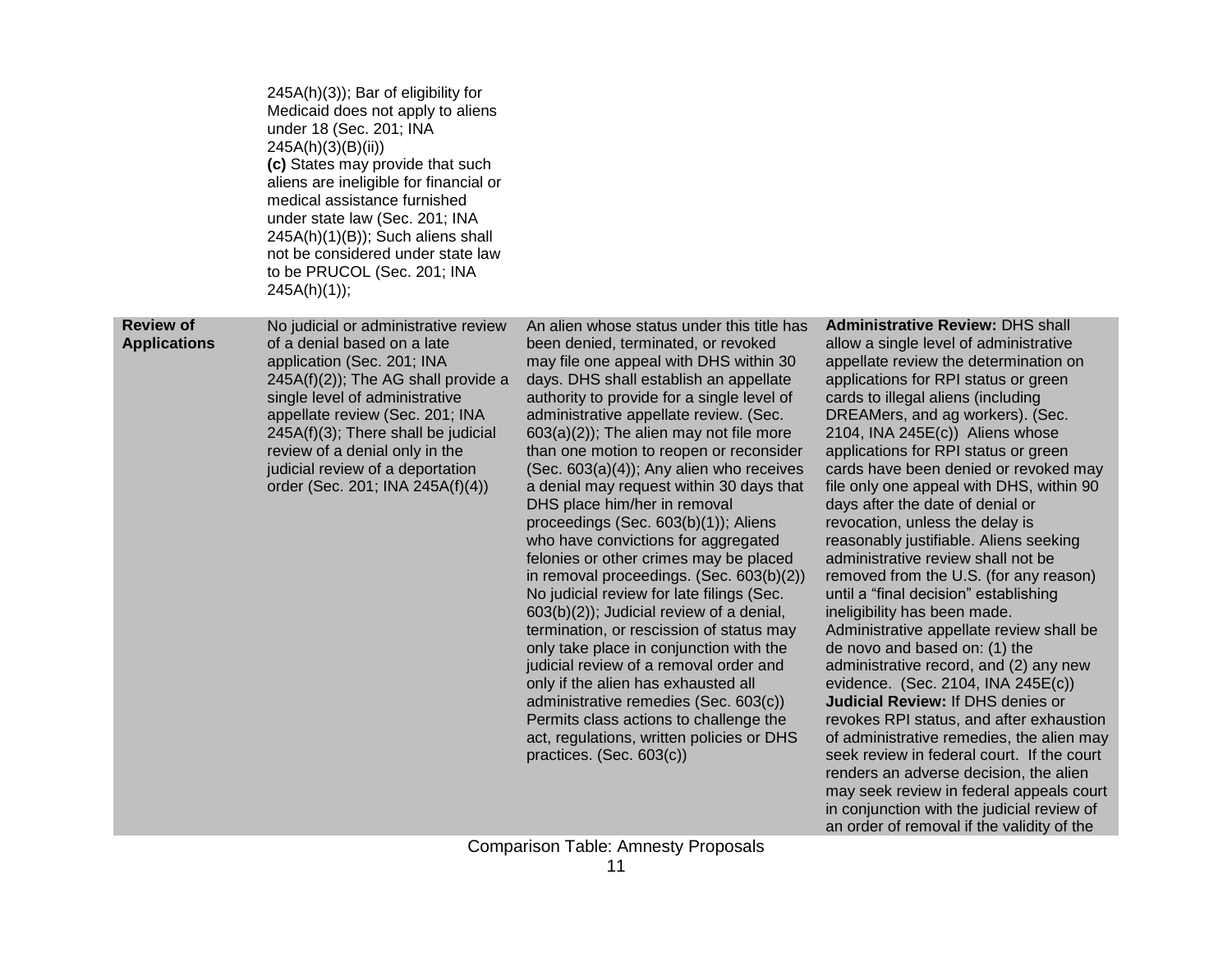denial has not been upheld by the district court. Judicial review shall be based on the administrative record established at the time of review. Except for challenges to patterns or practices (above), any claim that the provisions granting RPI status, green cards, the protection of application information, and the appeals process, or any regulation, written policy, or written directive, issued or unwritten policy or practice initiated under the authority of the Secretary of DHS violates the constitution or otherwise violates the law, is available exclusively in U.S. district court. Class action claims shall be made in conformity with the Class Action Fairness Act and the Federal Rules of Civil Procedure. Courts may stay proceedings to permit DHS to evaluate an allegation of an unwritten policy or practice or to take corrective action. (Sec.2104(b))

# **Adjustment to Legal Permanent Resident (green card holder)**

AG shall adjust the status of an alien provided lawful temporary resident status if the alien: (a) applies within the one year period beginning on the  $19<sup>th</sup>$  month that begins after receiving temporary resident status; (b) shows continuous presence in the U.S. since receiving temporary status; (c) is otherwise admissible; (d) has not been convicted of a felony or three or more misdemeanors committed in the U.S.; (e) must meet requirements in existing law for minimal understanding of English and knowledge of civics or be pursuing such course of study;

Notwithstanding INA 245(a) and (c), DHS may adjust a Z nonimmigrant to LPR status (green card holder) if the alien: is in valid Z status; the alien is the beneficiary of family-based petition, employment-based petition or meritbased petition; is not inadmissible (exceptions apply); and the alien (head of household) pays a \$4k penalty. (Sec. 602)(a)); Z-1s must file application from country of origin unless DHS waives or designates another country. (Sec. 602(a)(1)(C)) An alien may not adjust to LPR status until 30 days after a green card becomes available for approved petitions filed before May 1, 2005. (Sec. 603(a)(5)) Aliens must undergo (but not DHS may adjust the status of an RPI alien to LPR status if the alien: (1) Was granted RPI status and remains eligible for such status; (2) Establishes that he/she was not continuously absent from the U.S. for more than 180 days in any calendar year while in RPI status; (3) Is not inadmissible (grounds previously waived shall not apply); (4) Has not been notified that DHS intends to revoke the alien's RPI status, unless DHS has subsequently determines not to revoke RPI status;(4) Has satisfied all federal income taxes assessed while the alien was authorized to work as an RPI alien; (5) Establishes that he/she was "regularly employed" during RPI status,